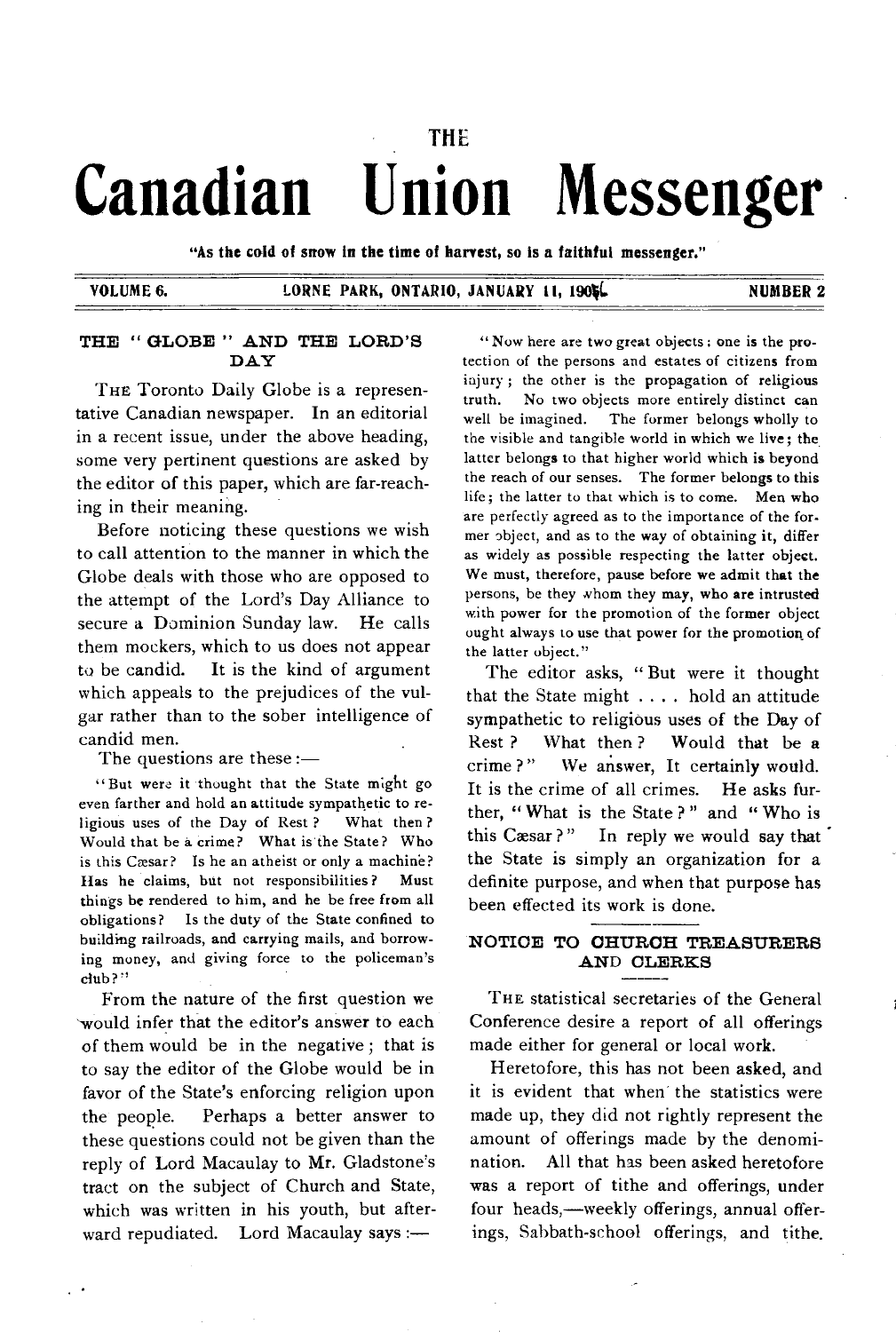In addition to the above it is desired that the report for this quarter give the offerings for local use, as rent, fuel, re-building, building a new church, repairing, for the poor, for literature for the general use of the members, etc. In other words, a statement of the running expenses of your church is desired. Please make them up for the whole of the year 1905. The blanks sent you will not call for all these items, but there is blank space on them for other items not named. Please be faithful.

We desire also that the clerks be careful to send in a report giving every item called for on the blanks. I am writing this for the Ontario Conference only, but I desire to say that the secretaries of the other conferences of this union will ask the same of their clerks and treasurers.

B. B. NOFTSGER, Sec. of the C. U. C. and the Ontario Conference.

# **O N T A R IO**

WE visited the Academy at Lorne Park Dec. 18, but unfortunately most of the students had gone away for the holidays. We were pleased to note the cheerful appearance of those who remained. No snow had fallen up to that time, and in consequence the work of the farm, in the way of plowing, ditching, and fencing, was well advanced. We very much admired the general appearance of the farm. There is an abundance of food for the stock, and they are looking well.

The workers in the printing office were about to go home for the vacation, but they cheerfully rem ained to get out the extra MESSENGER, which required nearly ten days. We appreciated the spirit which actuated these workers. It is such occasions that test character.

On the last Sabbath of the year we met with the Brantford church, who readily ordered a large supply of reading matter on the subject of religious liberty, and provided themselves with petitions for work.

We reached home in time to be with our family the last day of the year. Our daughter, Mrs. Landon, is much im proved in health, and hopes soon to be able to engage in C. O. L. work.

The Galt church has made advancement in every way during the year that is past. Financially, they have reason to congratulate themselves. The interest and expenses have been kept up during the year, and the mortgage has been reduced  $$143$ . They have ordered tracts and petitions, intending to take an active part in the campaign  $a$ gainst religious legislation.

Sister Boyce of Petrolia, reports two new Sabbath-keepers, and others interested.

Brother John McEachern of Lorne Park reports another new believer. Also Brother J. Pengelly reports one new Sabbath-keeper and quite a number who are interested. He has been putting out a large number of books.

Altogether the work in Ontario is forward and we feel to thank God and take courage.

A. O. BURRILL

# SHALL OUR YOUTH GO TO **BATTLE CREEK ?**

MUCH instruction has come from the pen of Sister White recently regarding "the dangers of sending our youth to Battle Creek to obtain an education. The most important of this has just been printed in a neat pamphlet of sixty-four pages entitled "Tesmonies to the church," Series B, No. 6.

This is an important pamphlet and contains timely instruction for all our people, and should be in the hands of not only our young people, but of every Sabbath-keeper of our denomination. Price 5 cents. Secure a copy at once.

Order of the Canadian Publishing Association, or of the nearest denominational publishing house.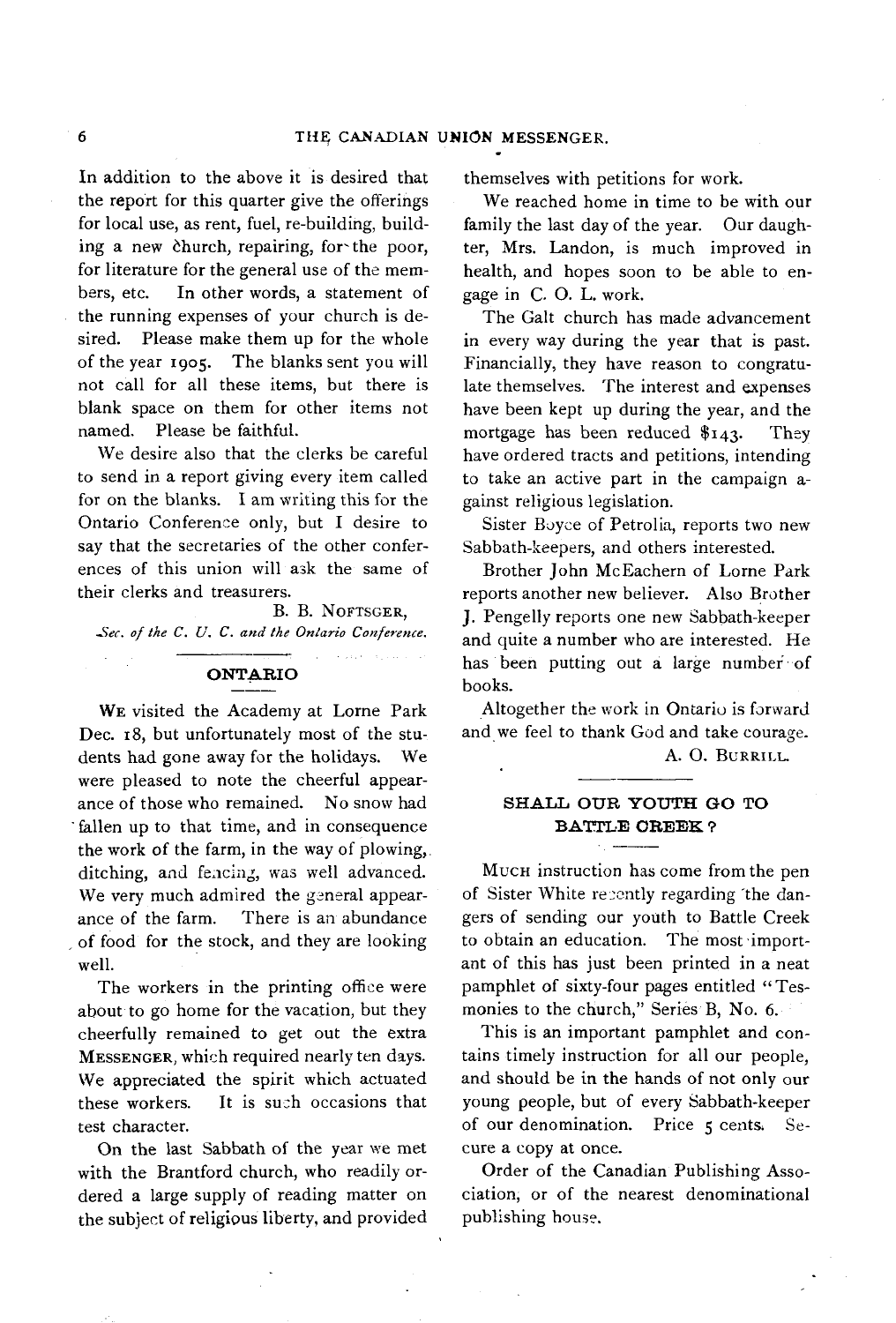# LORNEDALE ACADEMY

ACCORDING to appointment the school opened on Wednesday, Jan. 3, 1906. Although many of the students had not yet returned from their holiday visits, yet there was a goodly number who responded to their names on the opening day. So far as we know, all of those who were in attendwe know, an or those who were in attenu-<br>ance during the past term will return to resume their studies.

A feeling of devotion to the work seems to prevail in the minds of all the students, and a disposition to engage in their studies for the one purpose of becoming useful in the work of spreading the truths of the third angel's message.

We will have a larger number of students during the present term than at any other time since the school began. Already we are beginning to feel the need of more room, and we trust that the School Board will see its way clear to furnish us with proper buildings very soon.

The finances of the school are in such a condition that we think the School Board will be justified in taking steps at an early date to construct a building suitable to the wants of the institution. We are crowded beyond our capacity to accommodate, and others are still coming. It is evident that som ething must be done in this way very soon if we maintain the school at its proper standing.

The studies pursued at the school consist of, first, daily lessons from the Bible. In this study we have two classes. Just at present the subject under consideration is the work of the Holy Spirit, and the interest manifested on the part of the students is such as to show that they not only accept the Bible teaching upon this subject in theory, but that it is their intention to make it a practical thing in their own experience.

The missionary spirit has taken hold of the young men at the Academy to that extent that during the holidays several of them were engaged in the work of canvassing, and as the result of their work a large number o f books were disposed of.

#### **O B IT U A R IE S**

SCOTT.- Died at her home in Huntsville, Ont., Dec. 10, 1905, Sister Fannie Scott, wife of George Scott. The immediate cause of her death was a tumor, though she had been frail for years. Brother and Sister Scott accepted the truth in Gravenhurst about five years ago, under the labors of Elder W. H. Spear, and united with the Muskoka church. They soon afterward moved to Huntsville, where Brother Scott after a time gave up the Sabbath; but she remained faithful to the end.

She leaves an adopted son, six years of age, with the request that he be brought up in the faith. We had word that she was very low, and at once planned to spend Sabbath and Sunday with her, but on our arrival found her dead and buried. We have every evidence that she sleeps in Jesus, and though her light has gone out, her influence lives. God has used Brother and Sister Sowler' to raise up another light in Huntsville, Sister Hooey, who has been rejoicing in new found light for over a year now, and is passing it on to others, though still a member of the Presbyterian church.

Brother Scott hopes to return to the light soon. May this sad bereavement lead him back to his God is our sincere prayer.

MR. and MRS. C. O. HICKOK.

TAYLOR.-Died at South Bolton, Que., Dec. 21, 1905, George Dyer Taylor, aged 72 years, 11 mths. and 3 days. Brother Taylor became interested in the Sabbath reform and kindred truths by reading tracts and other literature. Soon afterwards he attended one of our camp-meetings at Magog, Que., and fully accepted the message. For twenty-four years he has been a firm and faithful believer, ever readv and willing to bear testimony for the truth, and to do all he could for the advancement of the cause. A few years ago he received a paralytic stroke, which nearly deprived him of his speech, but even then when opportunity was offered to witness for Christ he would arise and when utterance failed, he would raise his hand, and point upward, thus signifying where his hope was centered, and bearing a silent yet touching testimony for the Master. The last words we heard from his lips were " Praise the Lord," and we have reason to believe that he will soon come forth from the dusty bed to shout with a